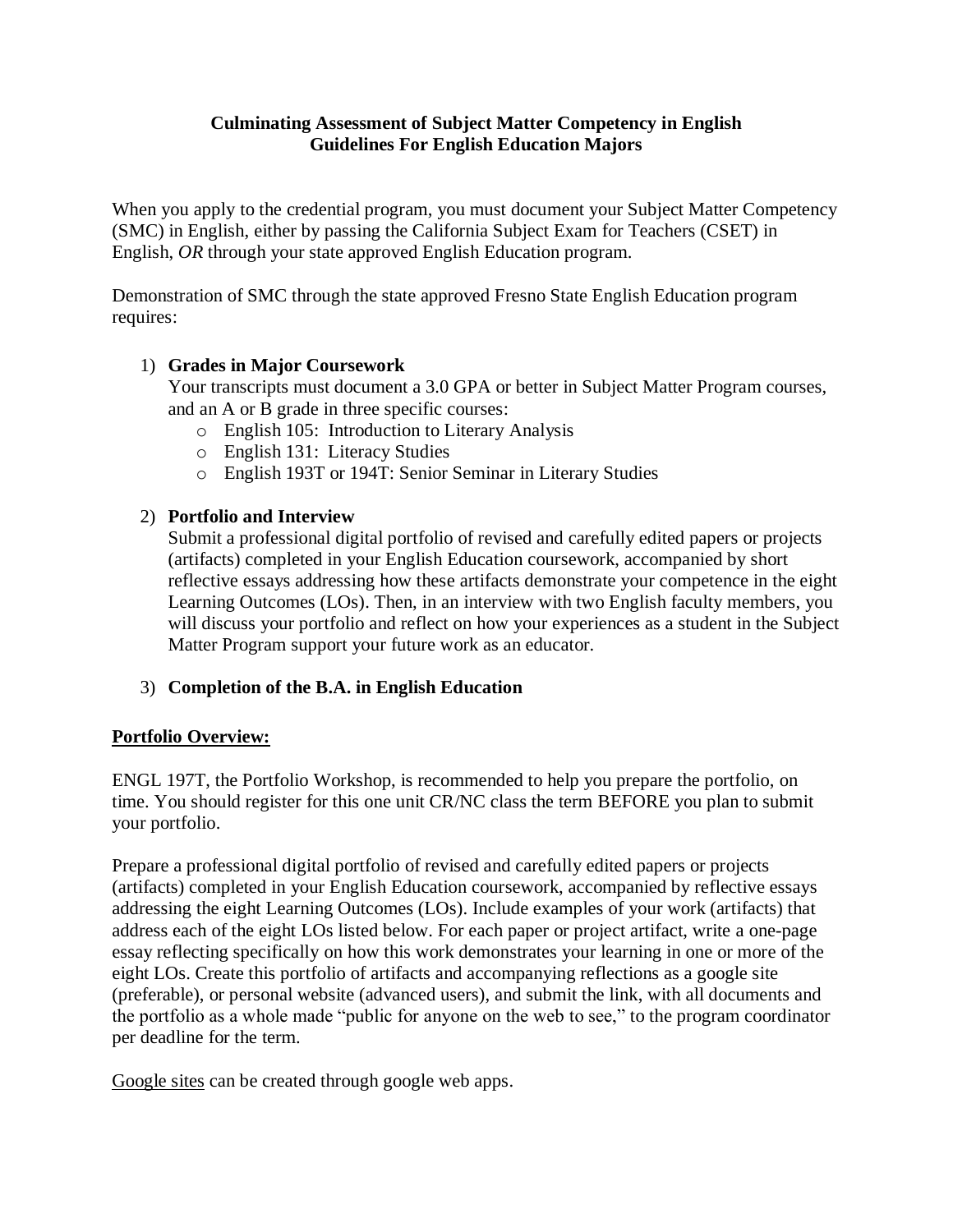Here are some good sample portfolios using google sites. These past students have agreed to share them to help you with yours. They are not all subject matter competency portfolios, but can give you ideas about depth of reflection, formatting, and design.

## *Google sites:*

*<https://sites.google.com/a/mail.fresnostate.edu/ealfvingcredentialportfolio/>*

<https://sites.google.com/a/mail.fresnostate.edu/ci-161-online-portfolio/>

*Independent personal website: sarahteaches.com/smc/*

For help with the technical aspects and design with google sites or other technology issues, contact the DiscoverE hub staff on the first floor of the Henry Madden Library. Through workshops and individual mentoring, they can help you learn to use the software.

## **Organization of Portfolio**

- 1. Introductory title page: name, extended studies option, graduation date, whether this is your first submission or your second, and a couple of paragraphs about you and your choice to consider a career in English Education.
- 2. Reflective essay about EHD 50 (about one page).
- 3. Excerpt from EHD 50 journal.
- 4. A) Reflective essay on artifact (about one page, single-spaced). B) Corresponding artifact – an essay, project, media file (significantly revised, edited, proofed). *Note: You may include one unrevised essay from early in your career as a college student that contrasts with your later work to demonstrate your progress as a writer and thinker.*
- *5.*
- *6.* Repeat 4A and 4B until all eight Learning Objectives are well documented.
- 7. Copy of the Learning Outcomes.

Revise and edit your sample documents carefully. Use academic English (diction, grammar, and punctuation) and MLA format for all essays, references, and citations.

### **Detailed Guidelines for Each Section**

### EHD 50 Journal Excerpt and Reflection: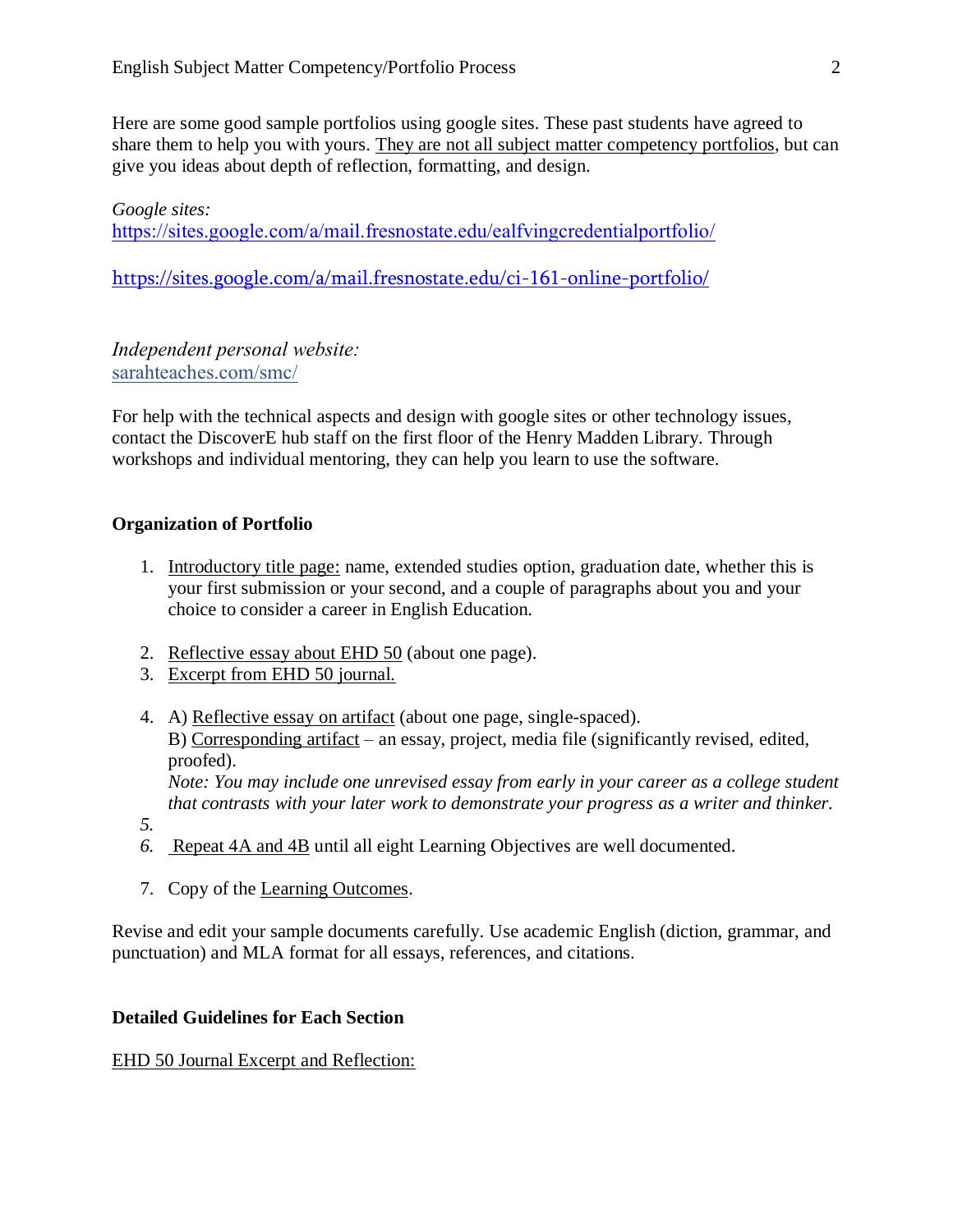Include a selection from your journal or other assignments completed in EHD 50: Introduction to Teaching (field experience and observation), accompanied by a short essay that reflects on ways in which your observations relate to Student Outcomes listed below.

For example, you may have observed your teacher working with second language learners. In your journal and in your subsequent reflection on the experience, you might describe ways in which the teacher acted on theories, and employed practices, that addressed the needs of these students (LO #4: Candidates will understand the theories and processes of second language acquisition in order to address the linguistic needs of second language learners).

### Coursework Artifacts and Reflections:

Choose essays and projects that you are most proud of and that you feel best demonstrate your achievement in the field of English and English Education. You should spend significant time revising and editing these documents (even if you received a high grade for them in class!). *Exception:* You may include and reflect on one unrevised essay from early in your career as a college student that, contrasted with other artifacts, illustrates your progress as a writer and thinker in the subject area.

A single paper or project might serve to demonstrate competence in more than one area. For example, a paper written for your senior seminar (English193/194T) might not only demonstrate your ability to analyze and interpret literature (LO #2: Candidates will be able to analyze and interpret literary and nonliterary texts using a variety of critical and scholarly approaches), but might also offer demonstration of your process involved in completing the assignment, with a brief discussion of the stages of the writing and research process — the strategies you employed in planning, drafting, revising, editing, and proofreading the essay (LO #5: Candidates will be familiar with the stages of the writing process, and able to use strategies for invention, arrangement, editing and revising). In your reflection for the artifact, you would specifically discuss how the paper or project illustrates both these learning outcomes.

#### Interview

After registering for the portfolio process, you will be contacted via email to schedule an interview (see schedule above). Interviews will be conducted only on the dates above. You should keep at least one of these days open until the interviews are scheduled.

In a 45-minute interview with two English faculty members, you will discuss your portfolio and reflect on how your experiences as a student in the Subject Matter Program support your future work as an educator. You will be evaluated based on the quality of your portfolio (including the reflective essays) and your ability to articulate what you have learned as a student in the English Subject Matter Program to become competent in the four areas listed below. Before your interview, review your portfolio documents and think about your learning – both strengths and challenges – with regard to each of the eight Learning Outcomes.

### Evaluation

Your interviewers will determine whether you have passed the portfolio process. They will score and write a narrative assessment of your portfolio and interview. Their comments will address your competence in: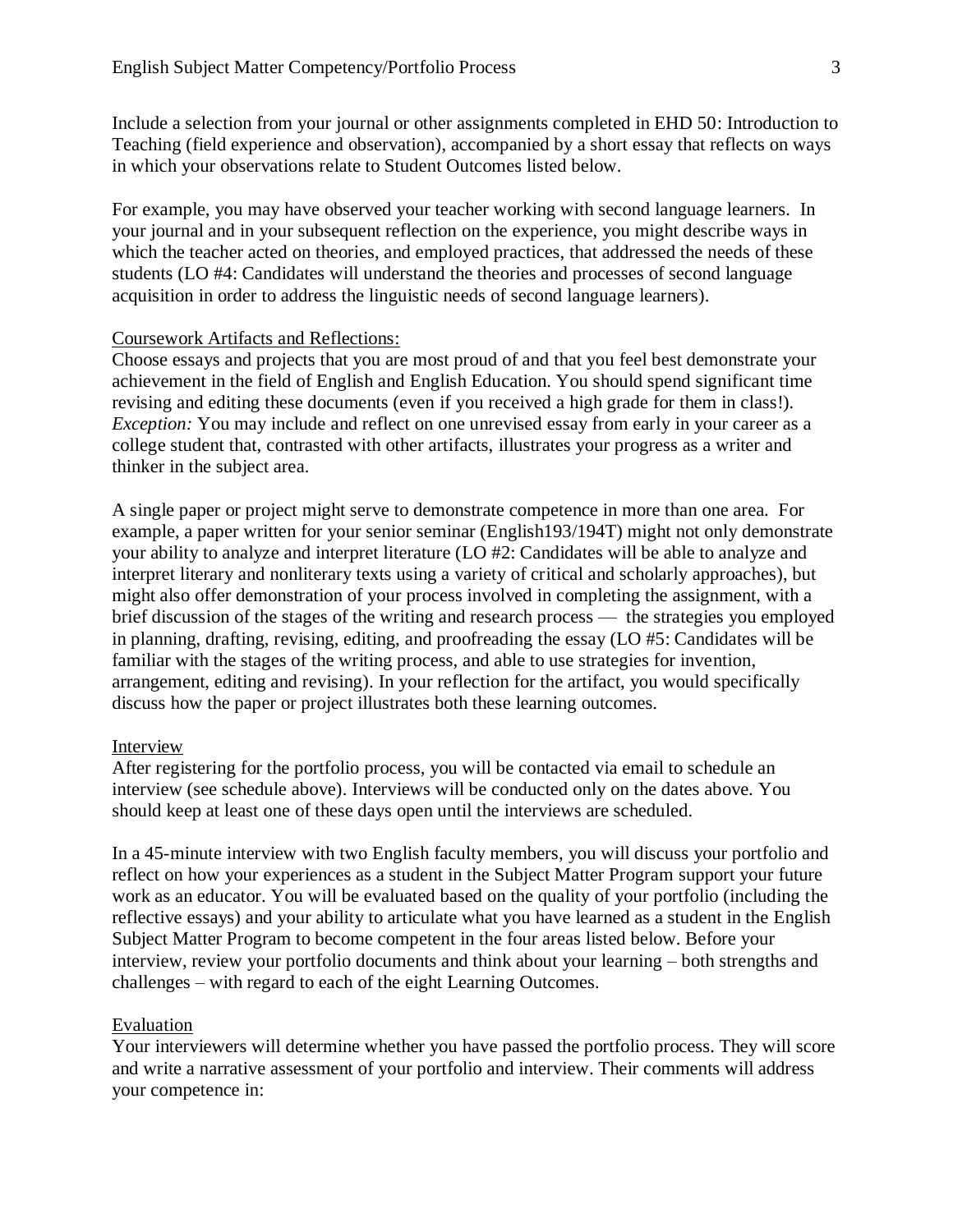- 1) Literature and Textual Analysis
- 2) Language, Linguistics, and Literacy
- 3) Composition and Rhetoric
- 4) Communications Speech, Media, and Creative Performance

You will receive a letter that includes this narrative assessment and notifies you about whether you have passed the portfolio process. Remember, Subject Matter Competency is demonstrated by passing the portfolio process *and* finishing your English Education BA *and* meeting the grade requirements listed above.

Candidates who have met the coursework and grade requirements but do not yet demonstrate competence with regard to each learning outcome in the portfolio process will be provided with direction for another opportunity to demonstrate Subject Matter Competency as outlined above. The portfolio process can only be attempted twice. The CSET exam in English, which also demonstrated subject matter competency can be attempted as many times as you wish.